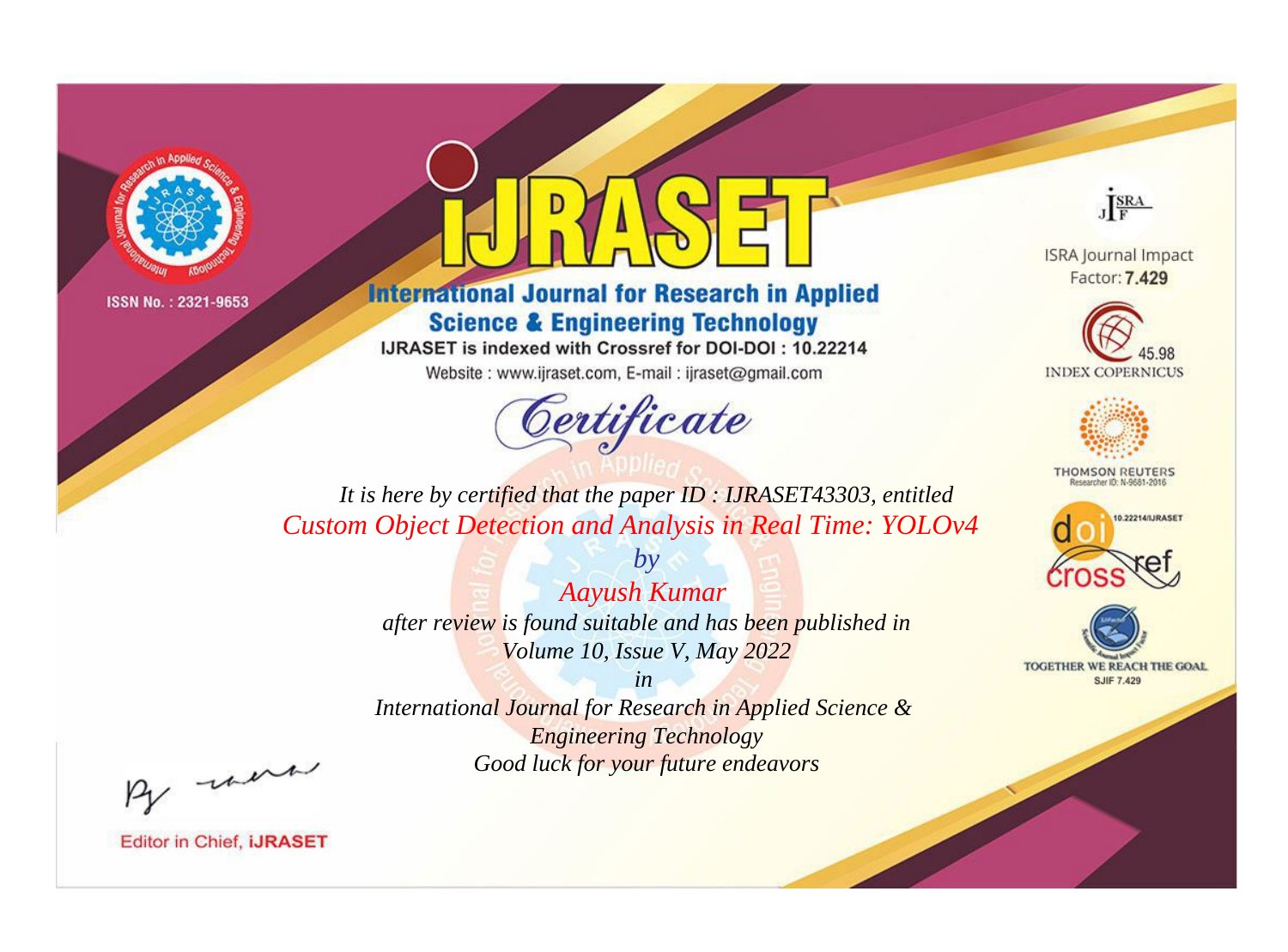



**International Journal for Research in Applied Science & Engineering Technology** 

IJRASET is indexed with Crossref for DOI-DOI: 10.22214

Website: www.ijraset.com, E-mail: ijraset@gmail.com



JERA

**ISRA Journal Impact** Factor: 7.429





**THOMSON REUTERS** 



TOGETHER WE REACH THE GOAL **SJIF 7.429** 

*It is here by certified that the paper ID : IJRASET43303, entitled Custom Object Detection and Analysis in Real Time: YOLOv4*

> *Amit Kumar after review is found suitable and has been published in Volume 10, Issue V, May 2022*

*by*

*in* 

*International Journal for Research in Applied Science & Engineering Technology Good luck for your future endeavors*

By morn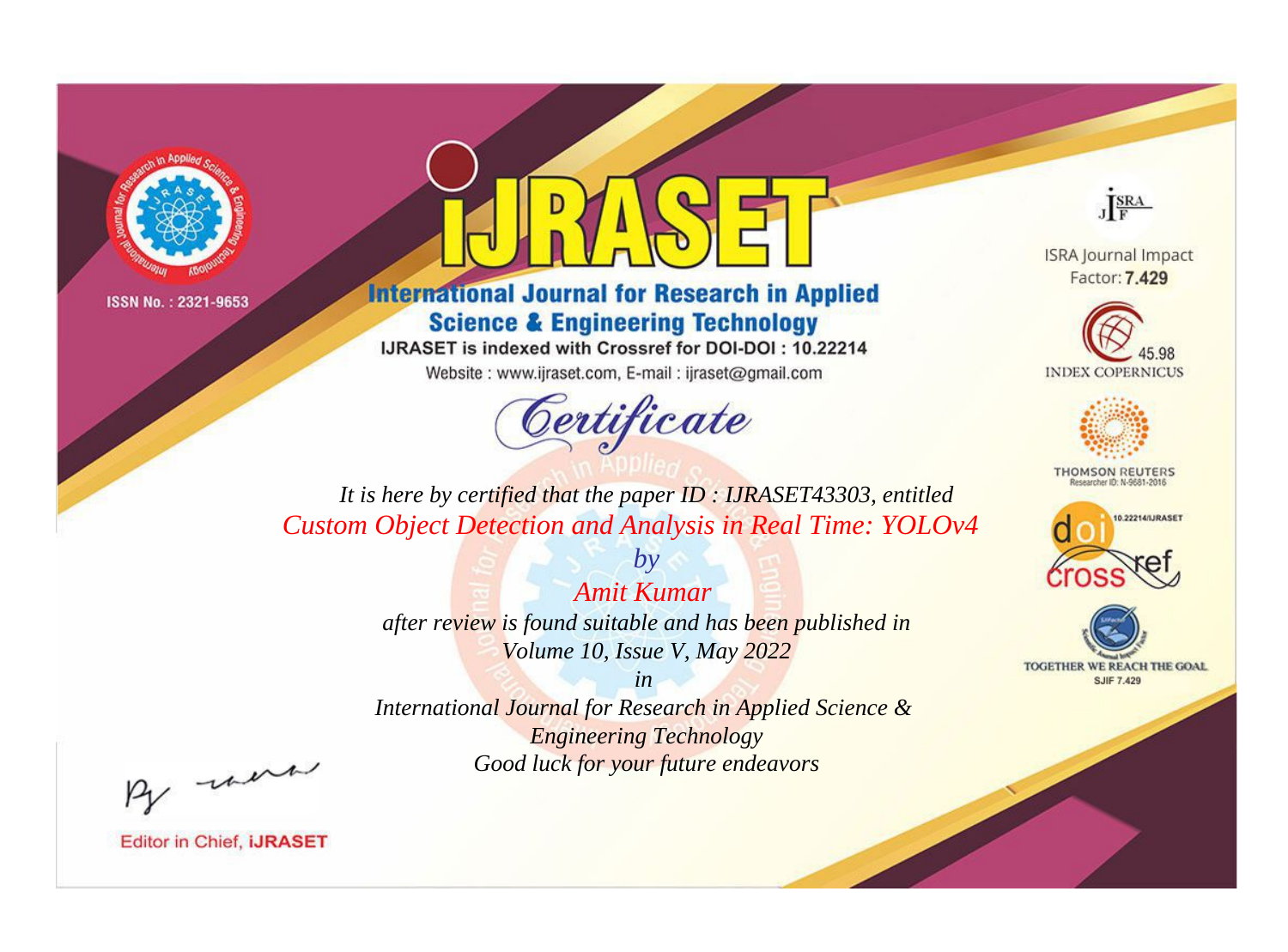



**International Journal for Research in Applied Science & Engineering Technology** 

IJRASET is indexed with Crossref for DOI-DOI: 10.22214

Website: www.ijraset.com, E-mail: ijraset@gmail.com



JERA

**ISRA Journal Impact** Factor: 7.429





**THOMSON REUTERS** 



TOGETHER WE REACH THE GOAL **SJIF 7.429** 

It is here by certified that the paper ID : IJRASET43303, entitled **Custom Object Detection and Analysis in Real Time: YOLOv4** 

> $b\nu$ **Avanish Chandra Dubey** after review is found suitable and has been published in Volume 10, Issue V, May 2022

> $in$ International Journal for Research in Applied Science & **Engineering Technology** Good luck for your future endeavors

By morn